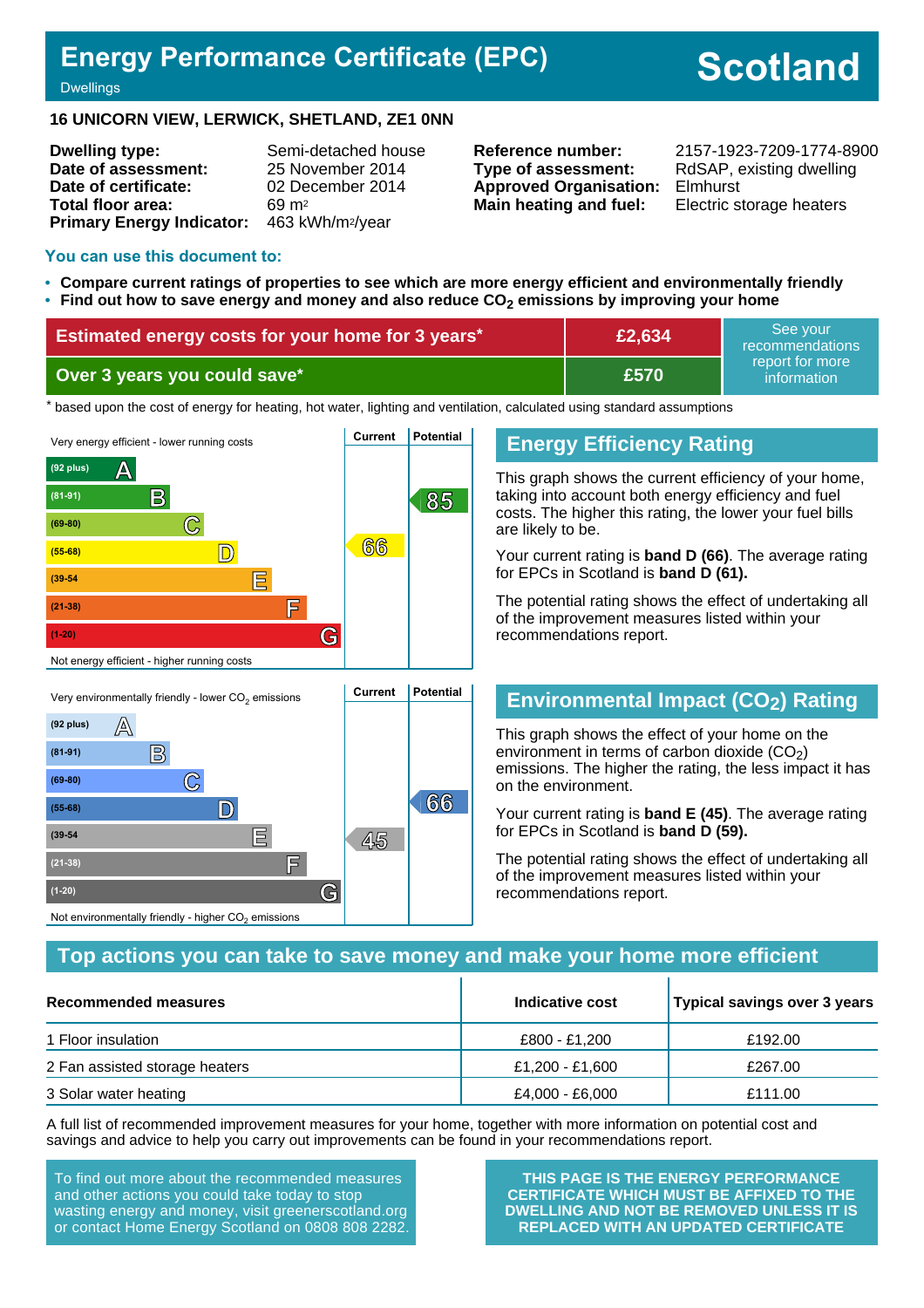## **Summary of the energy performance related features of this home**

This table sets out the results of the survey which lists the current energy-related features of this home. Each element is assessed by the national calculation methodology; 1 star = very poor (least efficient), 2 stars = poor, 3 stars = average, 4 stars = good and 5 stars = very good (most efficient). The assessment does not take into consideration the condition of an element and how well it is working. 'Assumed' means that the insulation could not be inspected and an assumption has been made in the methodology, based on age and type of construction.

| <b>Element</b>        | <b>Description</b>                                         | <b>Energy Efficiency</b> | Environmental  |
|-----------------------|------------------------------------------------------------|--------------------------|----------------|
| Walls                 | Timber frame, as built, insulated (assumed)                | ★★★★☆                    | ★★★★☆          |
| Roof                  | Pitched, 150 mm loft insulation<br>Roof room(s), insulated | ★★★★☆<br>★★★★☆           | ★★★★☆<br>★★★★☆ |
| Floor                 | Suspended, limited insulation (assumed)                    |                          |                |
| Windows               | Fully double glazed                                        | ★★★☆☆                    | ★★★☆☆          |
| Main heating          | Electric storage heaters                                   | ★★★☆☆                    | *****          |
| Main heating controls | Manual charge control                                      | ★★☆☆☆                    | ★★☆☆☆          |
| Secondary heating     | Room heaters, electric                                     |                          |                |
| Hot water             | Electric immersion, off-peak                               | ★★★☆☆                    | ★☆☆☆☆          |
| Lighting              | Low energy lighting in all fixed outlets                   | *****                    | *****          |

#### **The energy efficiency rating of your home**

Your Energy Efficiency Rating is calculated using the standard UK methodology, RdSAP. This calculates energy used for heating, hot water, lighting and ventilation and then applies fuel costs to that energy use to give an overall rating for your home. The rating is given on a scale of 1 to 100. Other than the cost of fuel for electrical appliances and for cooking, a building with a rating of 100 would cost almost nothing to run.

As we all use our homes in different ways, the energy rating is calculated using standard occupancy assumptions which may be different from the way you use it. The rating also uses national weather information to allow comparison between buildings in different parts of Scotland. However, to make information more relevant to your home, local weather data is used to calculate your energy use,  $CO<sub>2</sub>$  emissions, running costs and the savings possible from making improvements.

## **The impact of your home on the environment**

One of the biggest contributors to global warming is carbon dioxide. The energy we use for heating, lighting and power in our homes produces over a quarter of the UK's carbon dioxide emissions. Different fuels produce different amounts of carbon dioxide for every kilowatt hour (kWh) of energy used. The Environmental Impact Rating of your home is calculated by applying these 'carbon factors' for the fuels you use to your overall energy use.

The calculated emissions for your home are 82 kg  $CO<sub>2</sub>/m<sup>2</sup>/yr$ .

The average Scottish household produces about 6 tonnes of carbon dioxide every year. Based on this assessment, heating and lighting this home currently produces approximately 5.7 tonnes of carbon dioxide every year. Adopting recommendations in this report can reduce emissions and protect the environment. If you were to install all of these recommendations this could reduce emissions by 2.0 tonnes per year. You could reduce emissions even more by switching to renewable energy sources.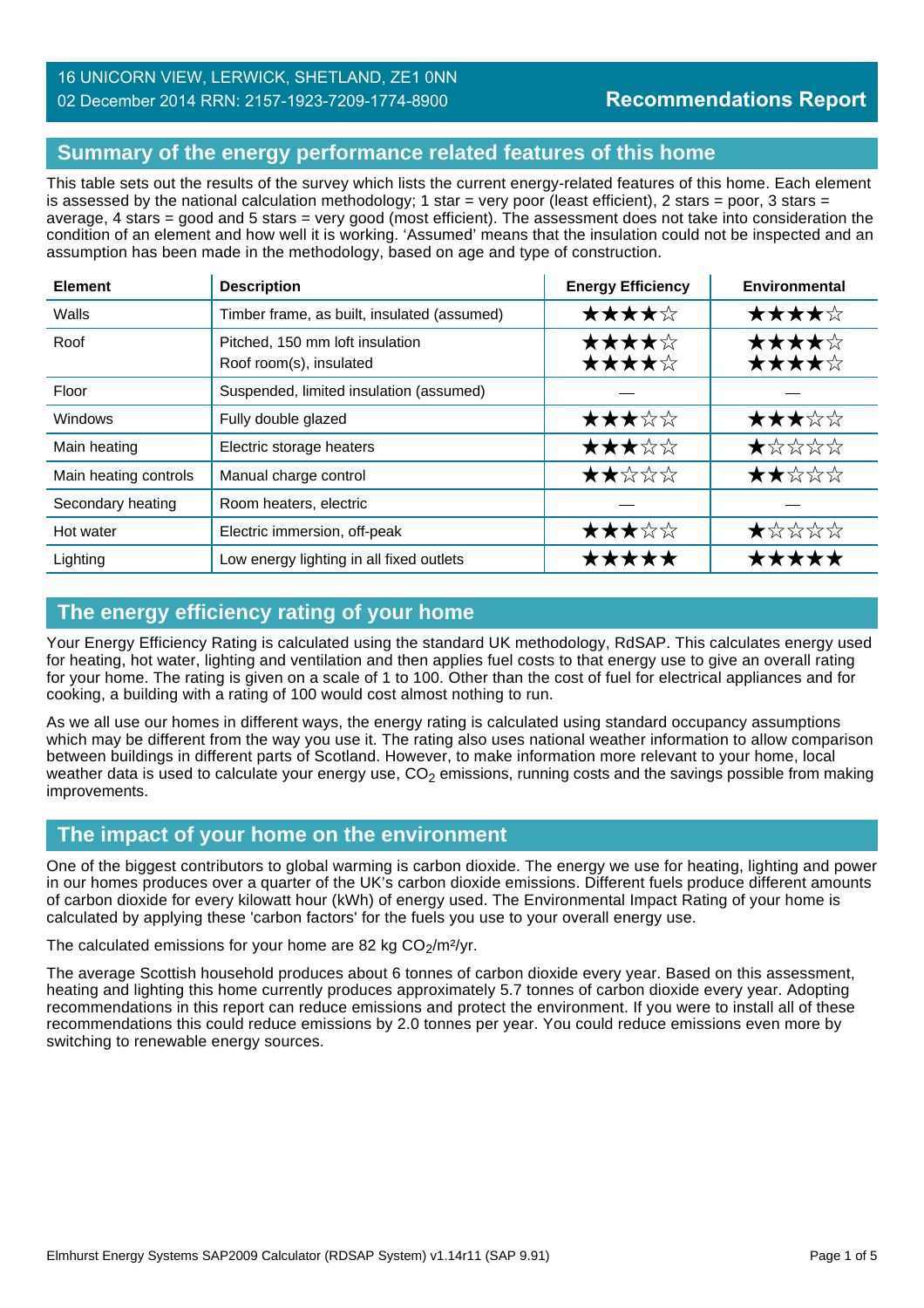#### 16 UNICORN VIEW, LERWICK, SHETLAND, ZE1 0NN 02 December 2014 RRN: 2157-1923-7209-1774-8900

## **Estimated energy costs for this home**

| <b>ESUTING CITE OF STORY COOLS TOT LITTS HOTHLE</b> |                             |                               |                                 |  |
|-----------------------------------------------------|-----------------------------|-------------------------------|---------------------------------|--|
|                                                     | <b>Current energy costs</b> | <b>Potential energy costs</b> | <b>Potential future savings</b> |  |
| <b>Heating</b>                                      | £2,082 over 3 years         | £1,641 over 3 years           |                                 |  |
| <b>Hot water</b>                                    | £402 over 3 years           | £273 over 3 years             | <b>You could</b>                |  |
| Lighting                                            | £150 over 3 years           | £150 over 3 years             | save £570                       |  |
|                                                     | Totals $\mathsf{E2},634$    | £2,064                        | over 3 years                    |  |

These figures show how much the average household would spend in this property for heating, lighting and hot water. This excludes energy use for running appliances such as TVs, computers and cookers, and the benefits of any electricity generated by this home (for example, from photovoltaic panels). The potential savings in energy costs show the effect of undertaking all of the recommended measures listed below.

#### **Recommendations for improvement**

The measures below will improve the energy and environmental performance of this dwelling. The performance ratings after improvements listed below are cumulative; that is, they assume the improvements have been installed in the order that they appear in the table. Further information about the recommended measures and other simple actions to take today to save money is available from the Home Energy Scotland hotline which can be contacted on 0808 808 2282. Before carrying out work, make sure that the appropriate permissions are obtained, where necessary. This may include permission from a landlord (if you are a tenant) or the need to get a Building Warrant for certain types of work.

|   |                                    |                        | <b>Typical saving</b> | <b>Rating after improvement</b> |                    |
|---|------------------------------------|------------------------|-----------------------|---------------------------------|--------------------|
|   | <b>Recommended measures</b>        | <b>Indicative cost</b> | per year              | <b>Energy</b>                   | <b>Environment</b> |
|   | Floor insulation                   | £800 - £1,200          | £64                   | <b>D 68</b>                     | E 48               |
| 2 | Fan-assisted storage heaters       | £1,200 - £1,600        | £89                   | $C$ 71                          | E 50               |
| 3 | Solar water heating                | £4,000 - £6,000        | £37                   | C 73                            | D 55               |
| 4 | Solar photovoltaic panels, 2.5 kWp | £9,000 - £14,000       | £219                  | <b>B</b> 85                     | 66                 |

#### **Alternative measures**

There are alternative improvement measures which you could also consider for your home. It would be advisable to seek further advice and illustration of the benefits and costs of such measures.

- Biomass boiler (Exempted Appliance if in Smoke Control Area)
- Air or ground source heat pump
- Micro CHP

## **Choosing the right improvement package**

For free and impartial advice on choosing suitable measures for your property, contact the Home Energy Scotland hotline on 0808 808 2282 or go to www.greenerscotland.org.

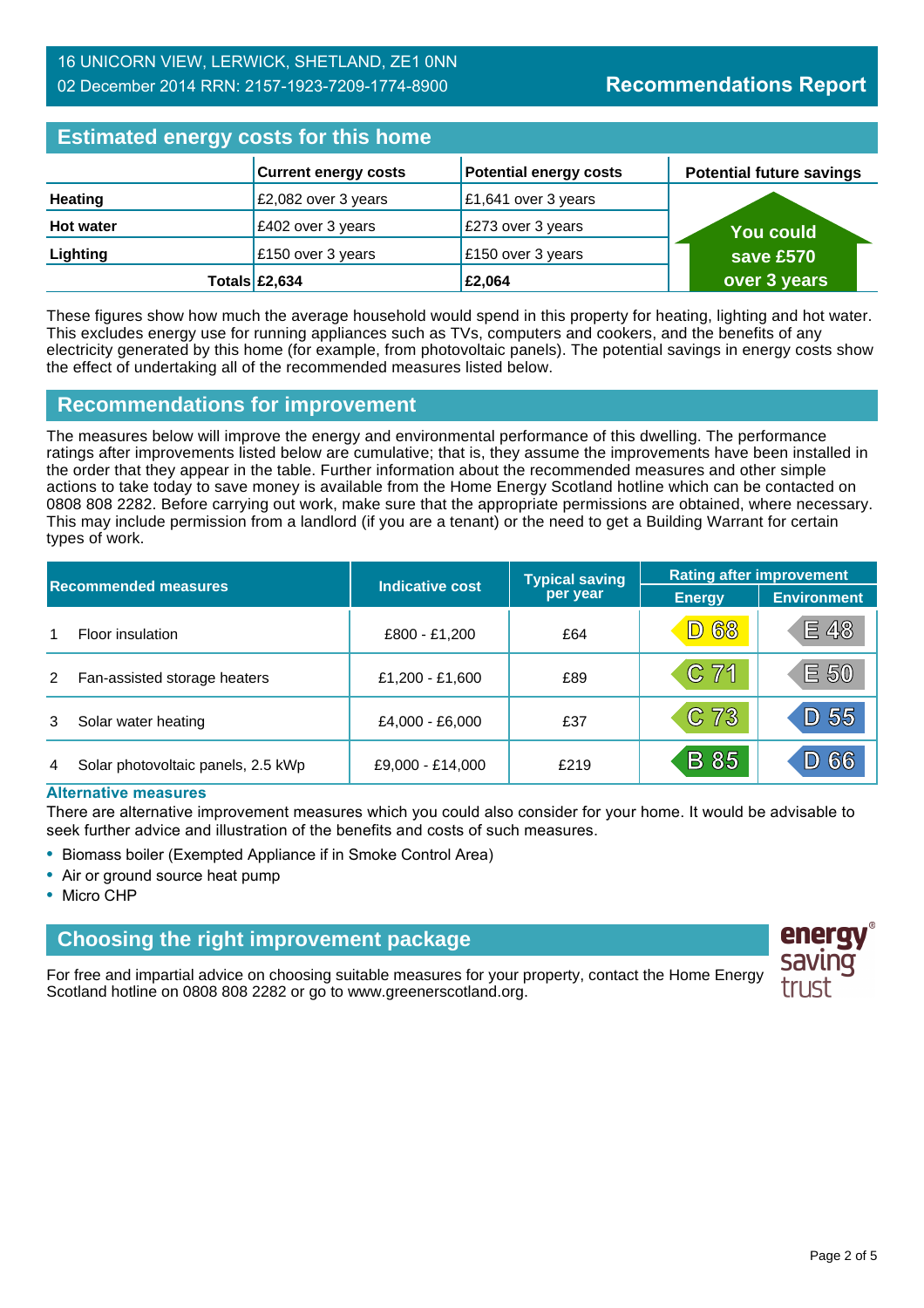## **About the recommended measures to improve your home's performance rating**

This section offers additional information and advice on the recommended improvement measures for your home

#### **1 Floor insulation**

Insulation of a floor will significantly reduce heat loss; this will improve levels of comfort, reduce energy use and lower fuel bills. Suspended floors can often be insulated from below but must have adequate ventilation to prevent dampness; seek advice about this if unsure. Further information about floor insulation and details of local contractors can be obtained from the National Insulation Association (www.nationalinsulationassociation.org.uk). Building regulations generally apply to this work so it is best to check this with your local authority building standards department.

#### **2 Fan assisted storage heaters**

Modern storage heaters are smaller and easier to control than the older type in this property. Ask for a quotation for new, fan-assisted heaters with automatic charge control. Installations should be in accordance with the current regulations covering electrical wiring. Ask the heating engineer to explain the options, which might also include switching to other forms of electric heating.

#### **3 Solar water heating**

A solar water heating panel, usually fixed to the roof, uses the sun to pre-heat the hot water supply. This can significantly reduce the demand on the heating system to provide hot water and hence save fuel and money. Planning permission might be required, building regulations generally apply to this work and a building warrant may be required, so it is best to check these with your local authority. You could be eligible for Renewable Heat Incentive payments which could appreciably increase the savings beyond those shown on your EPC, provided that both the product and the installer are certified by the Microgeneration Certification Scheme (or equivalent). Details of local MCS installers are available at www.microgenerationcertification.org.

#### **4 Solar photovoltaic (PV) panels**

A solar PV system is one which converts light directly into electricity via panels placed on the roof with no waste and no emissions. This electricity is used throughout the home in the same way as the electricity purchased from an energy supplier. Planning permission might be required, building regulations generally apply to this work and a building warrant may be required, so it is best to check with your local authority. The assessment does not include the effect of any Feed-in Tariff which could appreciably increase the savings that are shown on this EPC for solar photovoltaic panels, provided that both the product and the installer are certified by the Microgeneration Certification Scheme (or equivalent). Details of local MCS installers are available at www.microgenerationcertification.org.

#### **Low and zero carbon energy sources**

Low and zero carbon (LZC) energy sources are sources of energy that release either very little or no carbon dioxide into the atmosphere when they are used. Installing these sources may help reduce energy bills as well as cutting carbon.

**LZC energy sources present:** There are none provided for this home

#### **Your home's heat demand**

In this section, you can see how much energy you might need to heat your home and provide hot water. These are estimates showing how an average household uses energy. These estimates may not reflect your actual energy use, which could be higher or lower. You might spend more money on heating and hot water if your house is less energy efficient. The table below shows the potential benefit of having your loft and walls insulated. Visit https://energysavingtrust.org.uk/energy-at-home for more information.

| <b>Heat demand</b>           | <b>Existing dwelling</b> | Impact of Joft<br>insulation | Impact of cavity<br>wall insulation | Impact of solid wall<br>insulation |
|------------------------------|--------------------------|------------------------------|-------------------------------------|------------------------------------|
| Space heating (kWh per year) | 8.606                    | (155)                        | N/A                                 | N/A                                |
| Water heating (kWh per year) | 2.024                    |                              |                                     |                                    |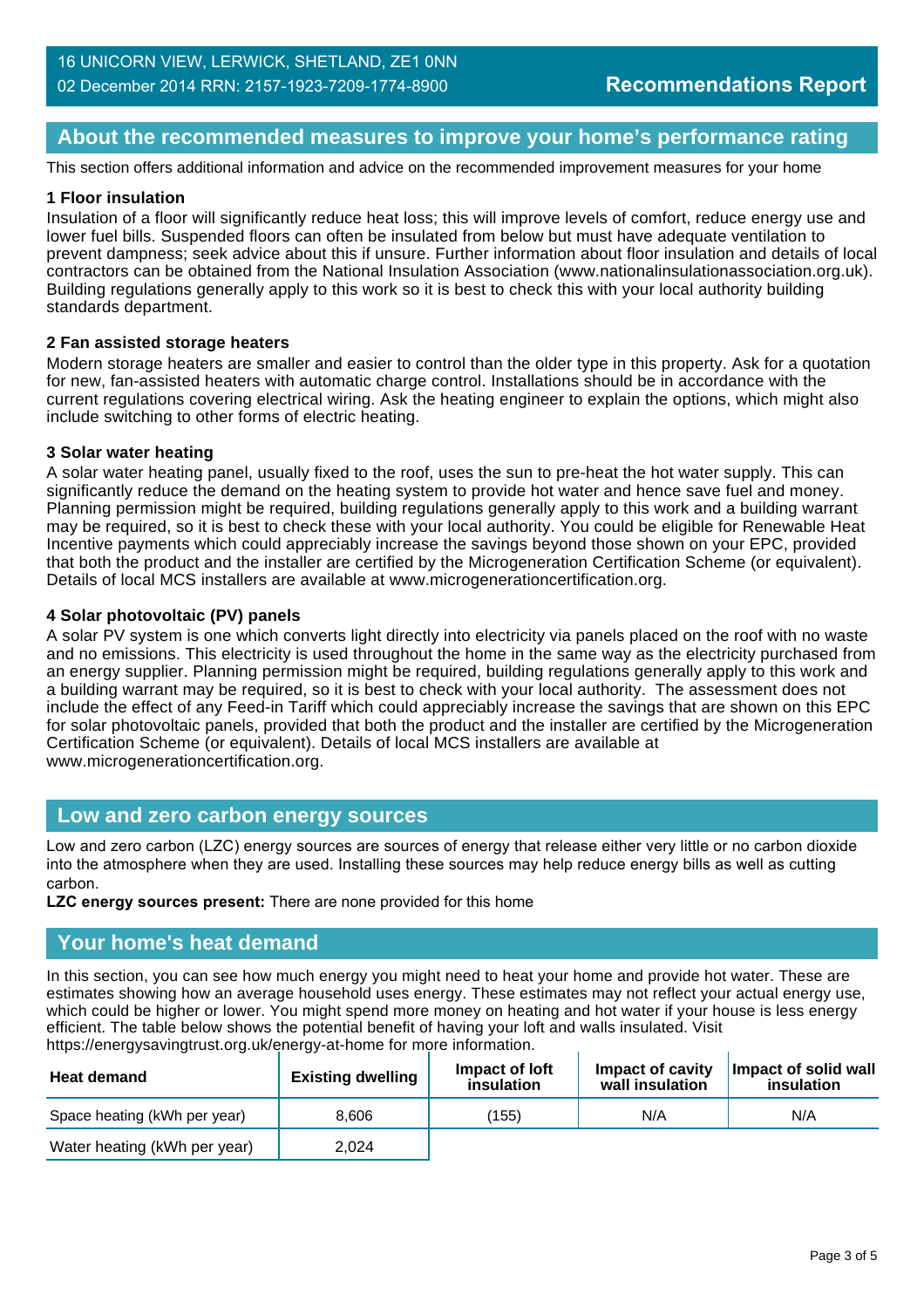#### 16 UNICORN VIEW, LERWICK, SHETLAND, ZE1 0NN 02 December 2014 RRN: 2157-1923-7209-1774-8900

## **About this document**

This Recommendations Report and the accompanying Energy Performance Certificate are valid for a maximum of ten years. These documents cease to be valid where superseded by a more recent assessment of the same building carried out by a member of an Approved Organisation.

The Energy Performance Certificate and this Recommendations Report for this building were produced following an energy assessment undertaken by an assessor accredited by Elmhurst (www.elmhurstenergy.co.uk), an Approved Organisation Appointed by Scottish Ministers. The certificate has been produced under the Energy Performance of Buildings (Scotland) Regulations 2008 from data lodged to the Scottish EPC register. You can verify the validity of this document by visiting www.scottishepcregister.org.uk and entering the report reference number (RRN) printed at the top of this page.

| Assessor's name:            | Mr. Michael Thomson          |
|-----------------------------|------------------------------|
| Assessor membership number: | EES/009547                   |
| Company name/trading name:  | Michael Thomson              |
| Address:                    | 10 Charlotte Street          |
|                             | Shetland                     |
|                             | Lerwick                      |
|                             | ZE <sub>1</sub> OJL          |
| Phone number:               | 01595 695 555                |
| Email address:              | michael@michaelthomson.co.uk |
| Related party disclosure:   | No related party             |
|                             |                              |

If you have any concerns regarding the content of this report or the service provided by your assessor you should in the first instance raise these matters with your assessor and with the Approved Organisation to which they belong. All Approved Organisations are required to publish their complaints and disciplinary procedures and details can be found online at the web address given above.

#### **Use of this energy performance information**

Once lodged by your EPC assessor, this Energy Performance Certificate and Recommendations Report are available to view online at www.scottishepcregister.org.uk, with the facility to search for any single record by entering the property address. This gives everyone access to any current, valid EPC except where a property has a Green Deal Plan, in which case the report reference number (RRN) must first be provided. The energy performance data in these documents, together with other building information gathered during the assessment is held on the Scottish EPC Register and is available to authorised recipients, including organisations delivering energy efficiency and carbon reduction initiatives on behalf of the Scottish and UK governments. A range of data from all assessments undertaken in Scotland is also published periodically by the Scottish Government. Further information on these matters and on Energy Performance Certificates in general, can be found at www.gov.scot/epc.